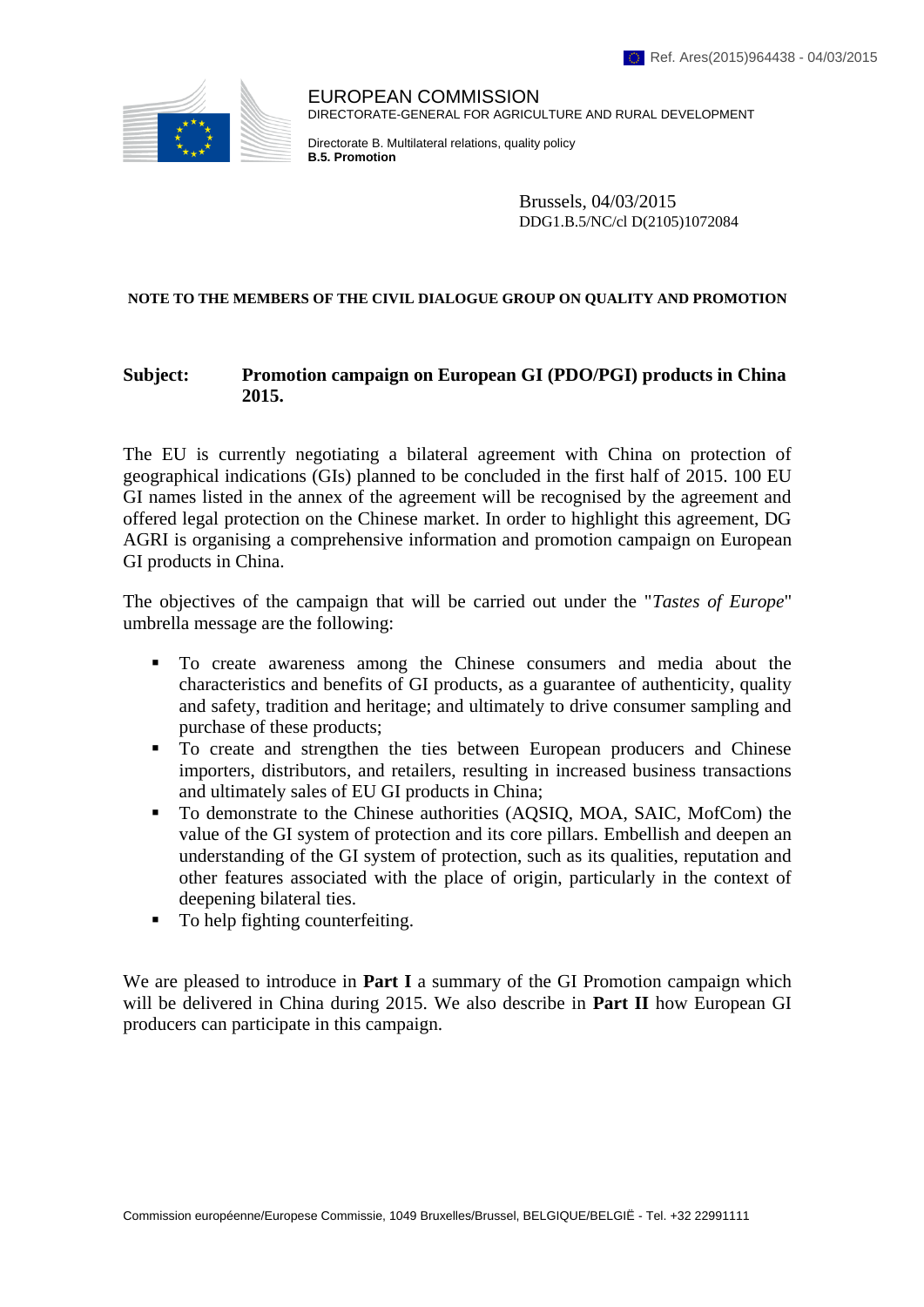# **Part I: Description of the China GI Promotion campaign**

During 2015, which also marks the 40 years anniversary of EU-China diplomatic relations, the contractor Development Solutions Europe Limited and Weber Shandwick will deliver a GI Promotion Campaign in China, which will build **awareness** among Chinese consumers, the media and professional buyers about the value of European GIs as a guarantee of **authenticity**, **variety**, **tradition**, **heritage**, **safety**, and **quality** for agrifood produce. The campaign will also support the deepening bilateral ties between the EU and the PRC and will build the basis for future GI promotion activities in China.

The campaign will be launched on the occasion of the diplomatic celebration for the 40 years of diplomatic relations between the EU and China to be held at the EU Delegation in Beijing on May  $6<sup>th</sup>$  2015. The GI campaign launch event will be attended by high level dignitaries and up to 1500 guests from both Europe and China. The launch will include official speeches, a press conference and the ribbon cutting for the **GI Market Place Roadshow**, by introducing the portable GI promotion and exhibition stand that will showcase European GIs from 6 main categories including olive oil, cheese, hams and meats, beer, wine and spirits and a general display of all other categories from the GI 100 list. The GI Market Place Roadshow will then be showcased at 7 different shopping malls or high end venues across Beijing during a full-weekend event in each of the remaining months of 2015. As part of the Roadshow campaign the Chinese consumer will be invited on a 'journey of discovery' which will include touch screen digital displays exploring each of the six main GI categories on display. The roadshow campaign will be complemented by an online and social media campaign. For further details about these events please click on the links below.

Tastes of Europe – China campaign [Launch activities outline](https://drive.google.com/file/d/0B_sfESWUHOh8WXZjMjNDNEplT28/view?usp=sharing)

Tastes of Europe – [China campaign Roadshow](https://drive.google.com/file/d/0B_sfESWUHOh8UTdJNkUwMDVnNlE/view?usp=sharing)

# **Part II Rules for Participation in the campaign by European GI producers**

#### *Launch Event and Roadshow campaign:*

All EU GI producers are welcome to attend the launch event or any of the Roadshow dates in Beijing, but there will be a limit of 100 places made available to GI Producers wishing to attend the launch event at the EU Delegation in Beijing. Producers wishing to attend the launch event should complete the attendance form available at the following link and return this to the contractor.

Tastes of Europe – [Launch event attendance application](https://docs.google.com/forms/d/1pzGVGhRX_yQPGXswe5JF66ddKZbnuMo7HibmHq6mSf8/viewform?hl=en)

### **Note: All travel and logistics costs incurred in attending the events, such as flights, accommodation, visa application fees etc., will be borne by the attendees.**

Producers wishing to display their GI products/samples at either the China campaign launch or roadshow must fulfill certain criteria:

- A bilateral protocol for market access must be in place between the country of origin of the GI product and the People's Republic of China pertaining to the product category.
- GI Producers must have an established market presence in China and have satisfied all of the necessary market entry procedures, required documentation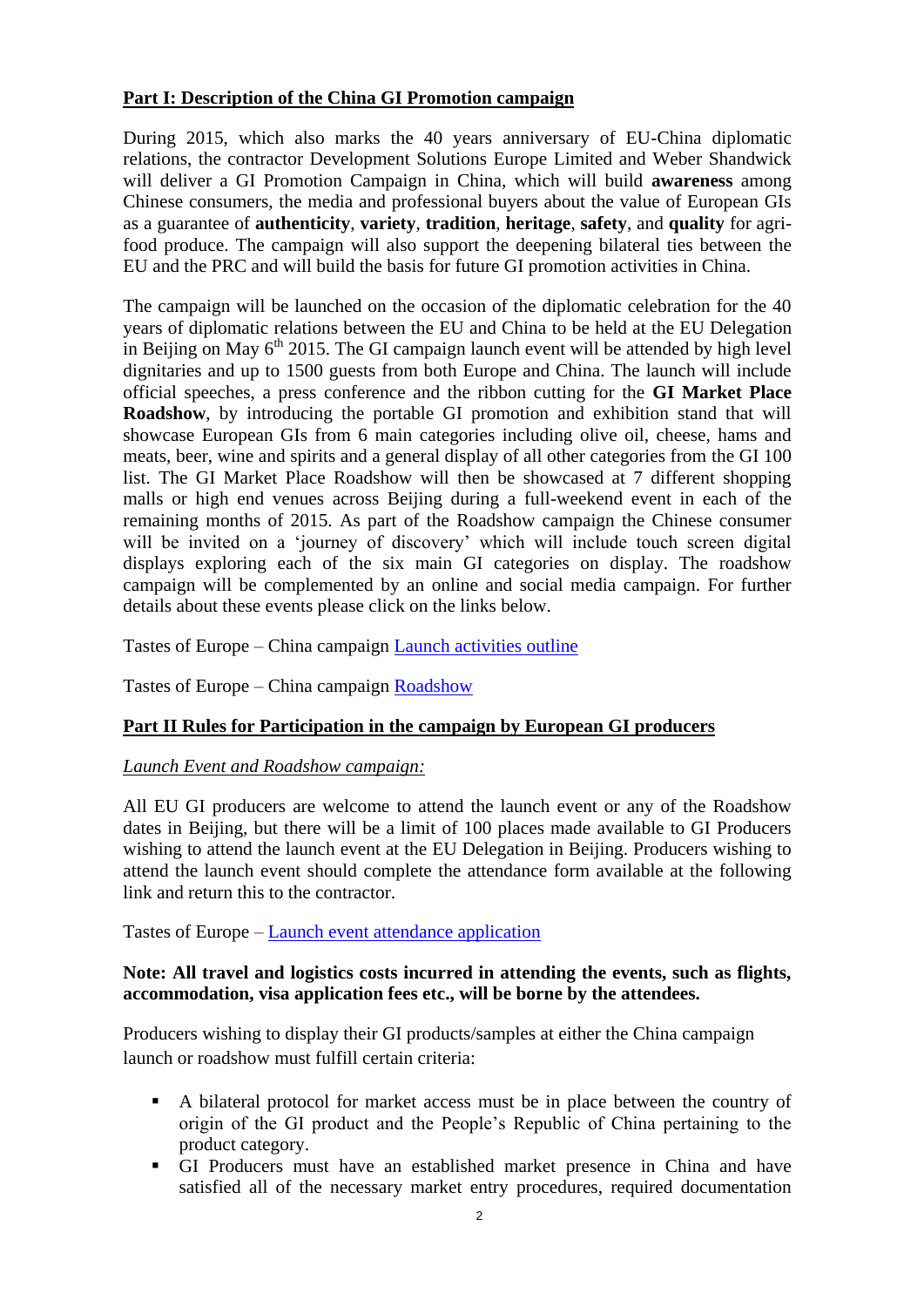and certificates for their products to be permitted for sale or promotion in the PRC.

- GI producers have secured market presence in PRC through the relevant diplomatic channels (embassies)
- **Producers are strongly advised to have in place effective IP protection/registration** for their products which covers the Chinese market.

For GI producers meeting these requirements please contact the contractor via the email at: [Tastesofeurope-china@development-solutions.eu](mailto:Tastesofeurope-china@development-solutions.eu)

In the case of a large number of requests for participation, the priority criteria applied will be:

- Products from the 100 GI list or the categories on the list,
- Balance between Member States and some presence of all EU MS,
- Each product presented at least at one roadshow,
- First come-first served basis with limits of number of products per country.

All European GI producers, regardless of whether their products have gained market access or market presence in China are invited to make their promotion materials available for display as part of the roadshow promotion stand. Such materials can include:

- $\blacksquare$  High resolution videos presenting the GI product,
- High resolution digital photos of the GI product,
- Other promotion material as available,
- Historical material which would help to decorate the physical stand,
- Props or tools used in the production process to demonstrate the authenticity of the production process,
- Illustrations concerning "how the product is prepared and consumed" i.e. chart that pairs types of beverages with different food,
- Other types of contributions such as chefs and recipes for cooking shows.

**Please note** that even when presenting promotional material it is strongly advised to have a suitable level of protection for your intellectual property in place in the PRC.

All European GI producers who wish to have a representative attend one or more of the roadshow events can use the occasion as a platform to meet importers, distributors and retailers in the margins of the event roadshow. The GI producers will be given access to the database of business contacts who will be invited to attend the specific roadshow events. Please note, however, that such meetings will be the responsibility of producers and will not be organised by the contractors.

# *GI Handbook*

The China GI Promotion campaign will also make available for EU GI producers a "GI Handbook" which will be a valuable reference for those GI producers planning for, or in the process of entering, the Chinese market. The GI Handbook will provide **step-by-step guides** on the operationalization of the GI market in China and will include relevant information such as **analysis of the Chinese market** for different categories, **market access** and **market entry procedures**, **IP protection**, **referrals to professional buyers** and a signposting and referral system providing useful contacts and ways to penetrate the